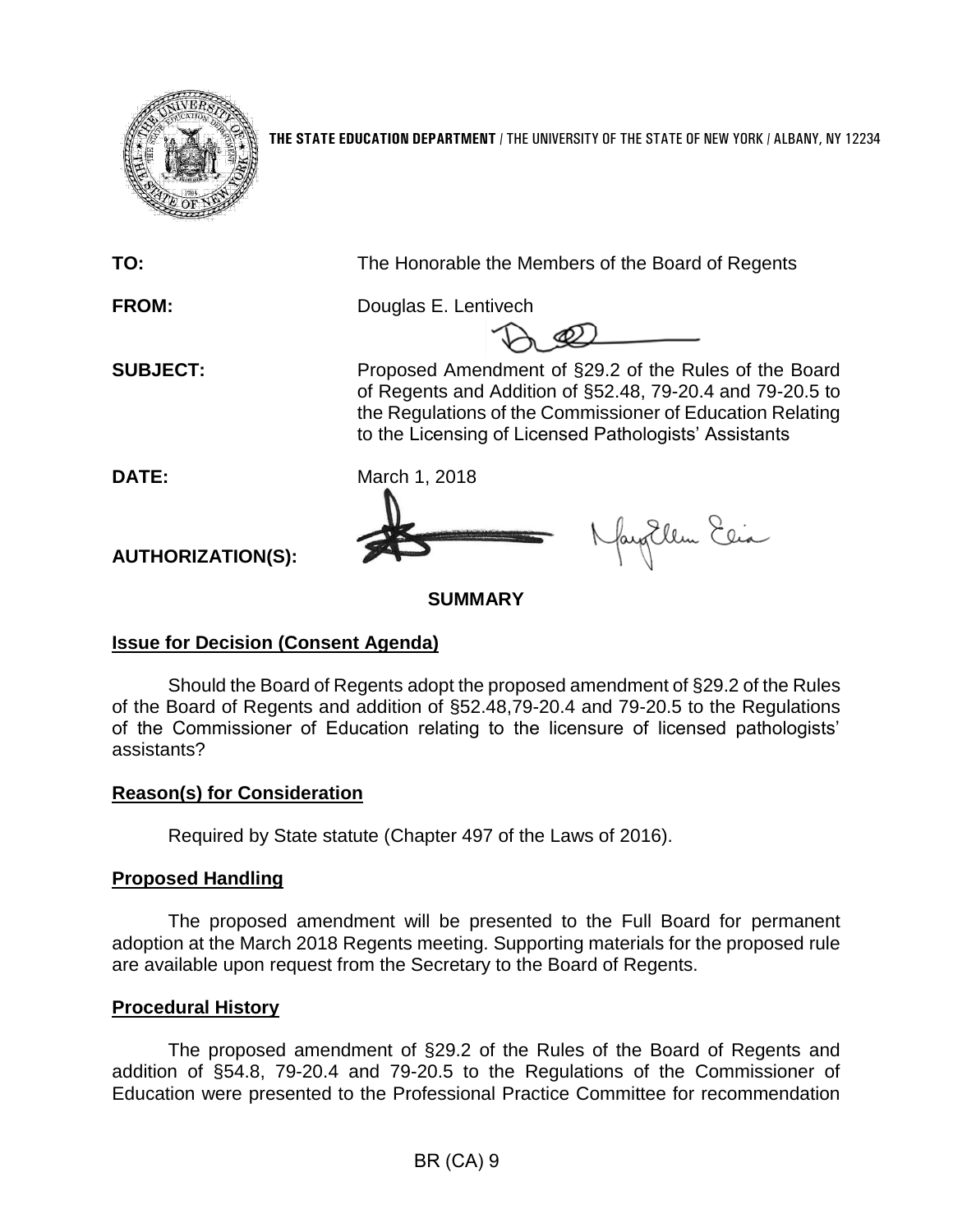and to the Full Board for adoption as an emergency action at the November 2017 meeting of the Board of Regents, effective November 28, 2017. A Notice of Proposed Rule Making was published in the State Register on November 29, 2017 for the entire rulemaking. which included the proposed amendment of §29.2 and addition of §54.8 and 79-20.4 and 79-20.5, as well as three additional provisions in Subpart 79-20 (79-20.1 through 79- 20.3), which do not become effective until November 28, 2018.

Because the November emergency rule was set to expire on February 25, 2018, a second emergency action was presented to the Full Board for adoption at the January 2018 meeting. The second emergency action was necessary to ensure that the emergency rule remains continuously in effect until it could be adopted at the March 12- 13, 2018 Regents meeting and take effect as a permanent rule on March 28, 2018. Following the 60-day public comment period, the Department received no comments on the proposed amendment. Therefore, an Assessment of Public Comment is not required and no changes to the proposed amendment are needed. A copy of the proposed rule is attached.

# **Background Information**

Pathologists' assistants provide services under the direction and supervision of a licensed physician who practices anatomic pathology. These services include, but are not limited to, preparing gross tissue sections for pathology analysis, which includes, but is not limited to, cutting, staining as required, describing gross anatomic features, dissecting surgical specimens, and submitting tissues for bio-banking, histologic processing, or other analyses; and performing human postmortem examinations, which include, but are not limited to, selection of tissues and fluids for further examination, external examination, dissection, and gathering and recording information for autopsy reports.

Pathologists' assistants do not diagnose or provide a medical opinion and their services must be performed in a laboratory or other site authorized under law to perform such services.

Chapter 497 of the Laws of 2016 ("Chapter 497") amended the Education Law by adding Article 168, which establishes and defines the practice of the profession of licensed pathologists' assistants, effective, except for one provision, November 28, 2017. 1 Prior to Chapter 497, pathologists' assistants were neither licensed as a profession nor defined in Education Law. Thus, in order to practice, many pathologists' assistants practiced under the limited license authority for clinical laboratory technologists and certified histological technicians pursuant to Chapter 336 of the Laws of 2013 as amended by Chapter 194 of the Laws of 2016. In accordance with Chapter 194 of the Laws of 2016, these limited licenses and registrations will expire on September 1, 2018. Chapter 497 remedies this situation by establishing a new licensure category for pathologists' assistants in the Education Law. However, it is imperative for pathologists' assistants to become licensed in accordance with Article 168 of the Education Law before the expiration of their respective limited licenses.

 $\overline{a}$ <sup>1</sup> Education Law §8852 becomes effective November 28, 2018.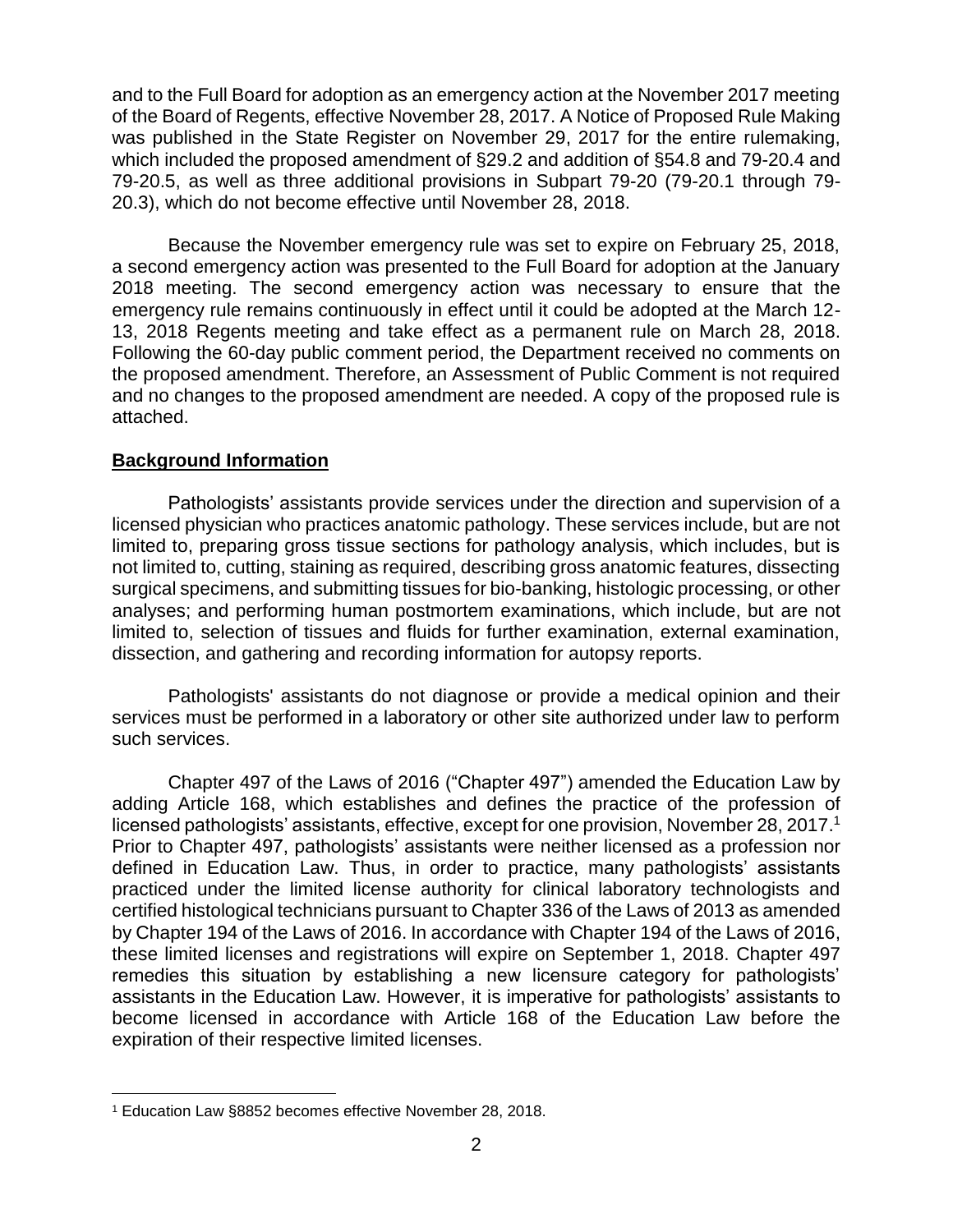Chapter 497 establishes the education, examination, age, moral character and fee requirements for applicants seeking licensure as a licensed pathologists' assistant. It also provides a grandparenting pathway for individuals who meet the requirements for a license as a pathologists' assistant, except for examination and education, and who have been performing the duties of a pathologists' assistant for two of the five years prior to the effective date of Article 168 of the Education Law, if they submit an application to the Department prior to November 28, 2019, and provided their supervising physician, who must practice anatomic pathology, attests to their experience and competence. Although this pathway will expire, the licenses issued under it will not.

The proposed amendment to subdivision (a) of §29.2 of the Rules of the Board of Regents adds the profession of licensed pathologists' assistants to the list of health care professions that are subject to its unprofessional conduct provisions.

The proposed addition of §52.48 to the Regulations of the Commissioner of Education establishes the program registration requirements for professional education programs. These requirements include registration and curriculum requirements for programs offered in New York State that lead to licensure as a licensed pathologists' assistant. The proposed amendment requires professional licensed pathologists' assistants' education programs to be a program in licensed pathologists' assistant or a substantially equivalent program as determined by the Department leading to a bachelor's or higher degree; and which must include course content in each of the following subjects or their equivalent as determined by the Department: (1) practices in anatomic pathology; (2) anatomy and basic microanatomy; (3) human physiology; (4) anatomic pathology, which includes surgical techniques, autopsy techniques, histological methods and techniques, and other related competencies; and (5) application of laboratory safety governmental regulations and standards as applied to anatomic pathology. The proposed amendment requires licensure qualifying programs to provide that learning experiences (e.g., courses, practica and/or other activities) are properly sequenced and include necessary content and activities to enable students to achieve entry level competence in each of the required course content disciplines.

The proposed §52.48 was drafted in recognition of the current curriculum standards used the National Accrediting Agency for Clinical Laboratory Sciences ("NAACLS") to accredit or approve most programs for pathologists' assistants to enable most of those practicing in the State to meet our education requirements at the outset of licensure. When determining whether programs may be deemed to be substantially equivalent to programs registered with the Department, it will ensure that those that currently have NAACLS accreditation or approval may be accepted at this time, as determined by the Department. The education curricular standards that are accepted for accreditation by NAACLS may change in the future, and the Department will determine if such accredited programs may be accepted at that time.

Additionally, the proposed addition of Subpart 79-20 to the Regulations of the Commissioner of Education establishes the requirements for licensure as a licensed pathologists' assistant, which include, but are not limited to, education, examination, fee and limited permit requirements, as well as the requirements for the grandparenting licensure pathway.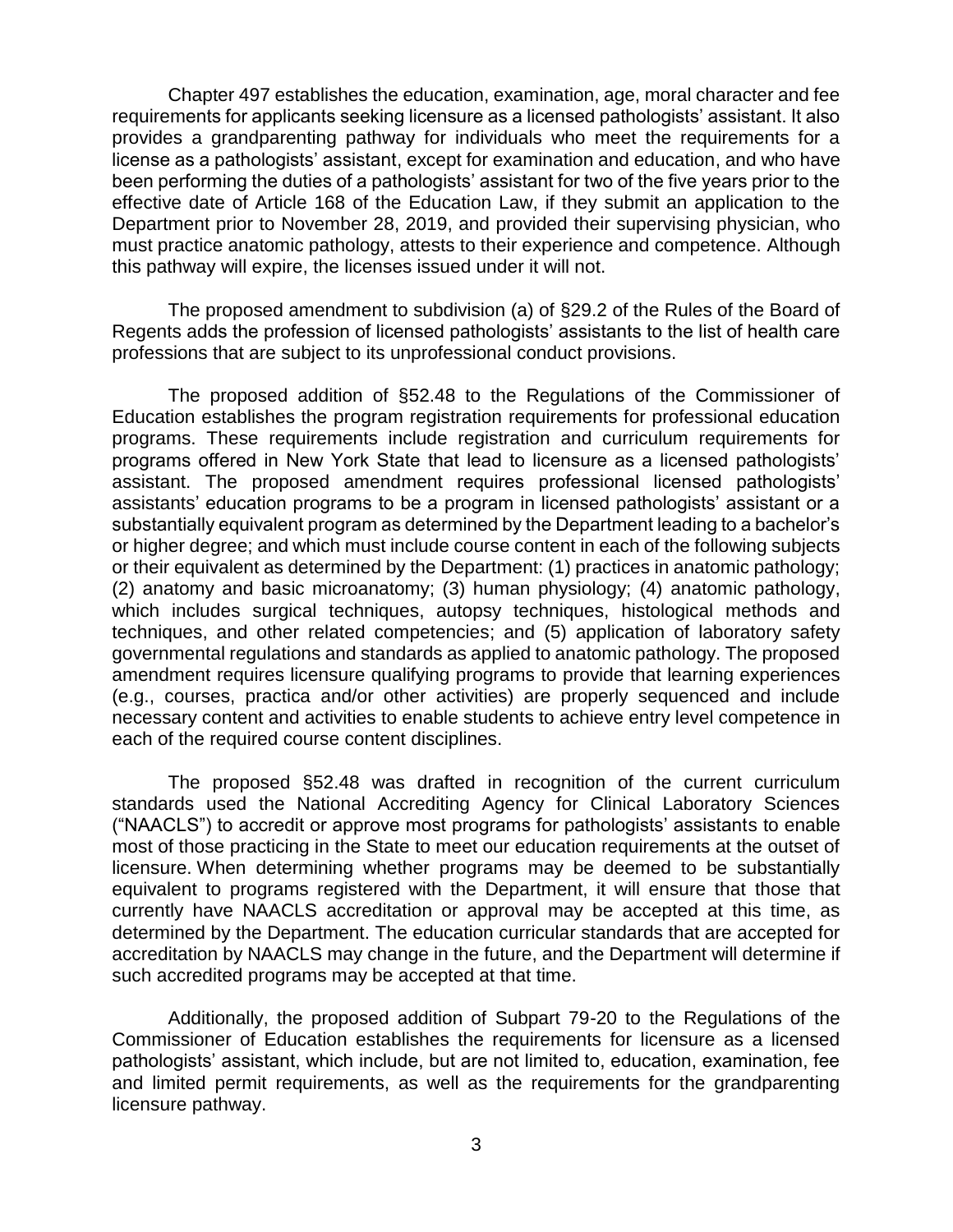#### **Related Regents Items**

November 2017: Proposed Amendment of §29.2 of the Rules of the Board of Regents and Addition of §52.48 and Subpart 79-20 to the Commissioner's Regulations Relating to the Licensing of Licensed Pathologists' Assistants:

[November 2017: Proposed Amendment of §29.2](http://www.regents.nysed.gov/common/regents/files/1117ppca1.pdf)

(http://www.regents.nysed.gov/common/regents/files/1117ppca1.pdf)

January 2018: Proposed Amendment of §29.2 of the Rules of the Board of Regents and Addition of §52.48 and Subpart 79-20 to the Commissioner's Regulations Relating to the Licensing of Licensed Pathologists' Assistants:

[January 2018: Proposed Amendment of §29.2](http://www.regents.nysed.gov/common/regents/files/118brca9.pdf)

(http://www.regents.nysed.gov/common/regents/files/118brca9.pdf)

#### **Recommendation**

It is recommended that the Board of Regents take the following action:

VOTED: That subdivision (a) of §29.2 of the Rules of the Board of Regents be amended and §52.48, 79-20.4 and 79-20.5 of the Regulations of the Commissioner of Education be added, as submitted, effective March 28, 2018, and that §79-2.1, 79-20.2 and 79-20.3 of the Regulations of the Commissioner of Education be added, as submitted, effective November 28, 2018.

#### **Timetable for Implementation**

If adopted at the March 2018 Regents meeting, the proposed amendment of subdivision (a) of §29.2 of the Rules of the Board of Regents and addition of §52.48, 79- 20.4 and 79-20.5 to the Regulations of the Commissioner of Education would become effective on March 8, 2018 and the proposed additions of §79-2.1, 79-20.2 and 79-20.3 to the Regulations of the Commissioner of Education would become effective November 28, 2018.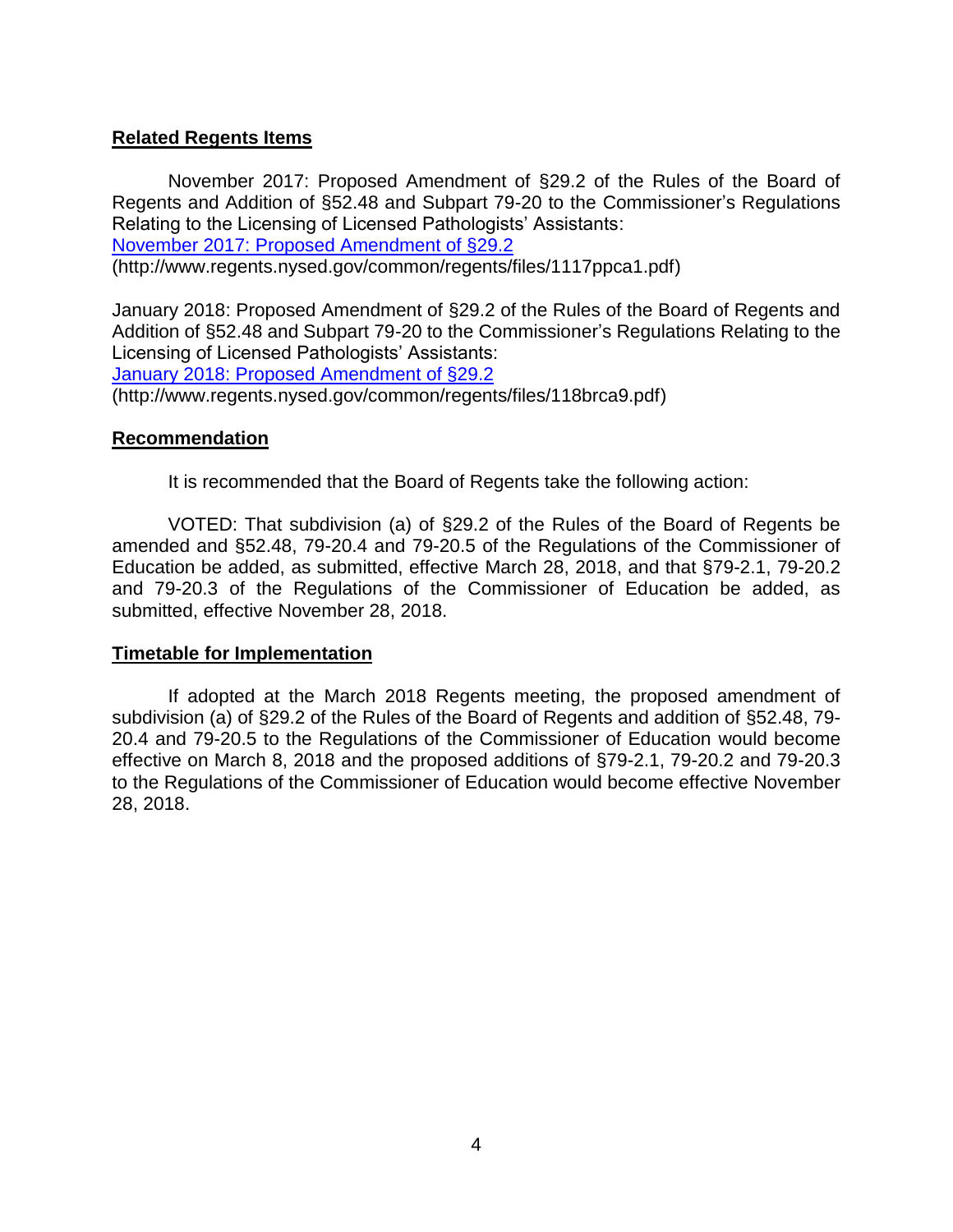# AMENDMENT TO THE RULES OF THE BOARD OF REGENTS AND THE REGULATIONS OF THE COMMISSIONER OF EDUCATION

Pursuant to sections 207, 212, 6504, 6507, 6509, 8850, 8851, 8852, 8853, 8854, 8855, and 8856 of the Education Law and Chapter 497 of the Laws of 2016

1. Subdivision (a) of section 29.2 of the Rules of the Board of Regents is amended, as follows:

(a) Unprofessional conduct shall also include, in the professions of: acupuncture, athletic training, audiology, certified behavior analyst assistant, certified dental assisting, chiropractic, creative arts therapy, dental hygiene, dentistry, dietetics/nutrition, licensed behavior analyst, licensed pathologists' assistants, licensed perfusionist, licensed practical nursing, marriage and family therapy, massage therapy, medicine, mental health counseling, midwifery, occupational therapy, occupational therapy assistant, ophthalmic dispensing, optometry, pharmacy, physical therapist assistant, physical therapy, physician assistant, podiatry, psychoanalysis, psychology, registered professional nursing, respiratory therapy, respiratory therapy technician, social work, specialist assistant, speech-language pathology (except for cases involving those professions licensed, certified or registered pursuant to the provisions of article 131 or 131-B of the Education Law in which a statement of charges of professional misconduct was not served on or before July 26, 1991, the effective date of chapter 606 of the Laws of 1991):

- $(1)$  . . .
- $(2)$  . . .
- $(3)$  . . .
- $(4)$  . . .

5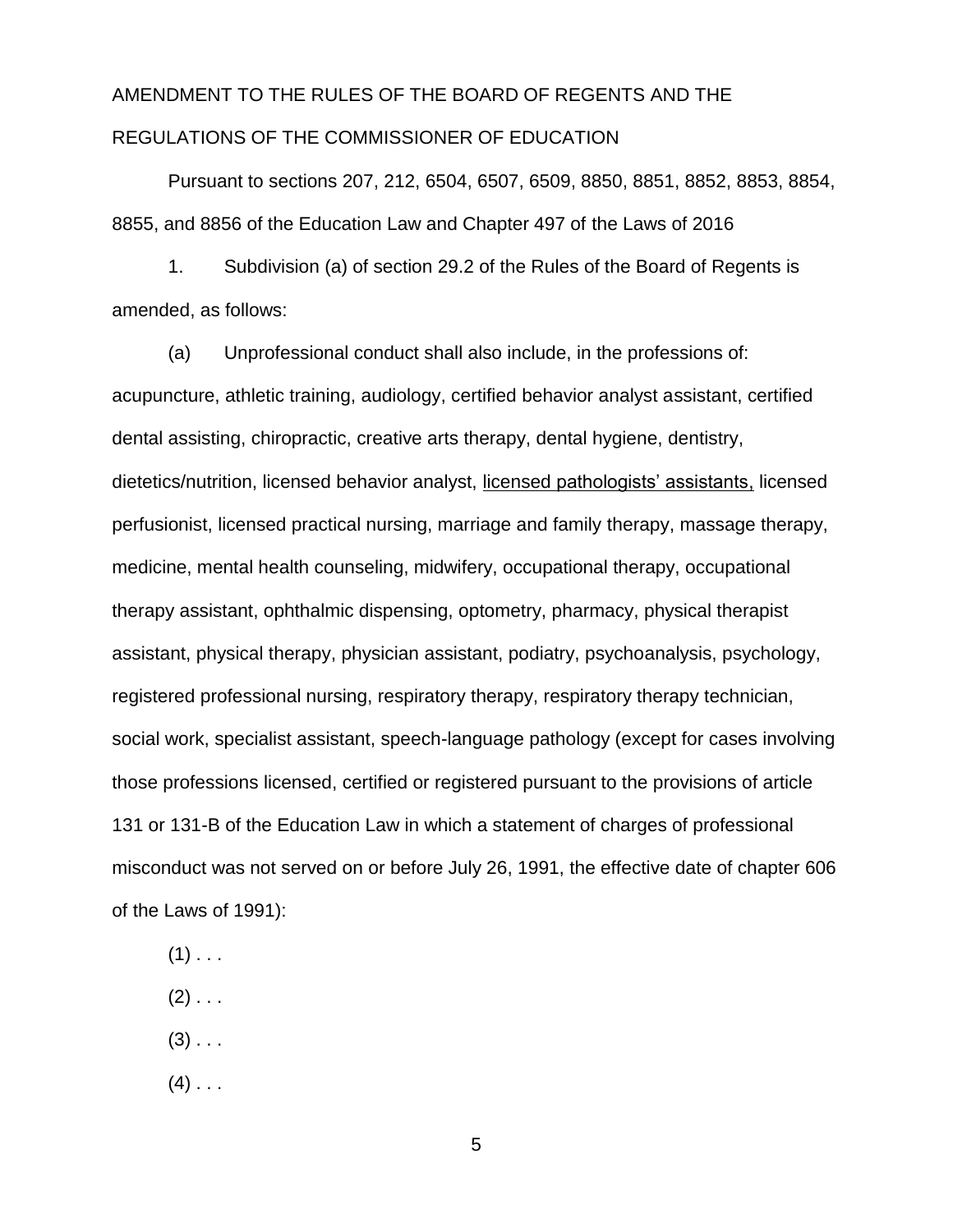$(5)$  . . .  $(6)$  . . .  $(7)$  . . .  $(8)$  . . .  $(9)$  . . .  $(10)$  . . .  $(11)$  . . .  $(12)$  . . .  $(13)$  . . .  $(14)$  . . .

2. Section 52.48 of the Regulations of the Commissioner of Education is added, as follows:

#### §52.48 Licensed Pathologists' Assistants

In addition to meeting all the applicable provisions of this Part, to be registered as

a program recognized as leading to licensure as a pathologists' assistant, which meets the requirements of section 79-20.1 of this Title, the program shall:

(a) be a pathologists' assistant program or a substantially equivalent program as determined by the department, which leads to a bachelor's or higher degree;

(b) include courses in each of the following subjects or their equivalent as

determined by the department:

(1) practices in anatomic pathology, which shall encompass surgical and autopsy pathology, including, but not limited to:

(i) principles and methodologies;

(ii) performance of procedures;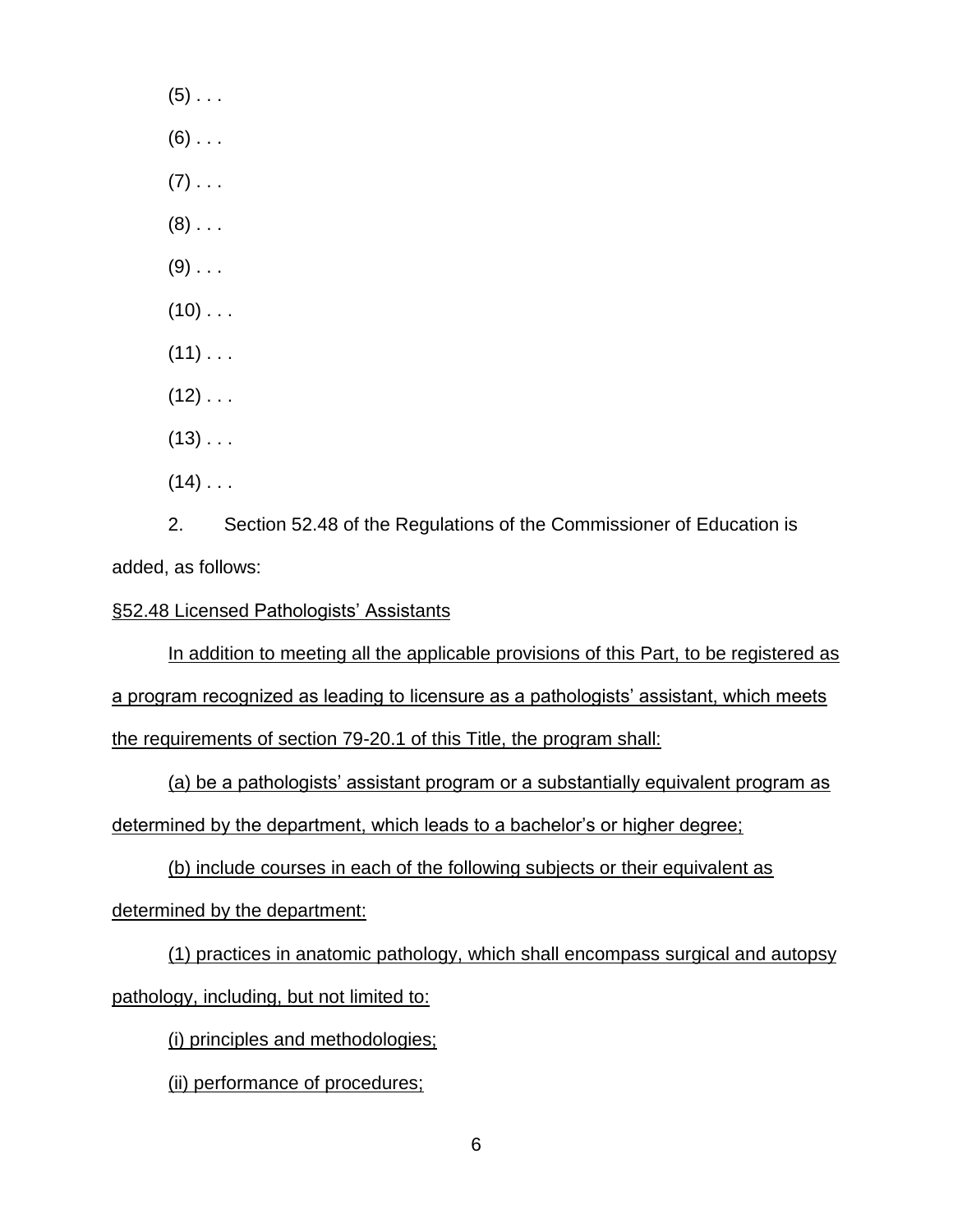(iii) correlation of clinical information and gross pathology with proper technique;

(iv) problem solving;

(v) troubleshooting techniques;

(vi) principles and practices of quality assurance/quality improvement; and

(vii) laboratory management;

(2) anatomy and basic microanatomy;

(3) human physiology;

(4) anatomic pathology, including, but not limited to:

(i) surgical pathology techniques:

*(a)* adult; and

*(b)* pediatric;

(ii) autopsy techniques:

*(a)* medical autopsy techniques;

*(1)* adult; and

*(2)* pediatric;

*(b)* forensic autopsy techniques:

*(1)* adult;

*(2)* pediatric; and

*(3)* toxicology collection techniques;

(iii) histological methods and techniques:

*(a)* concepts of immunohistochemistry;

(iv) concepts of molecular diagnostics;

(v) microbiology/immunology;

(vi) clinical pathology;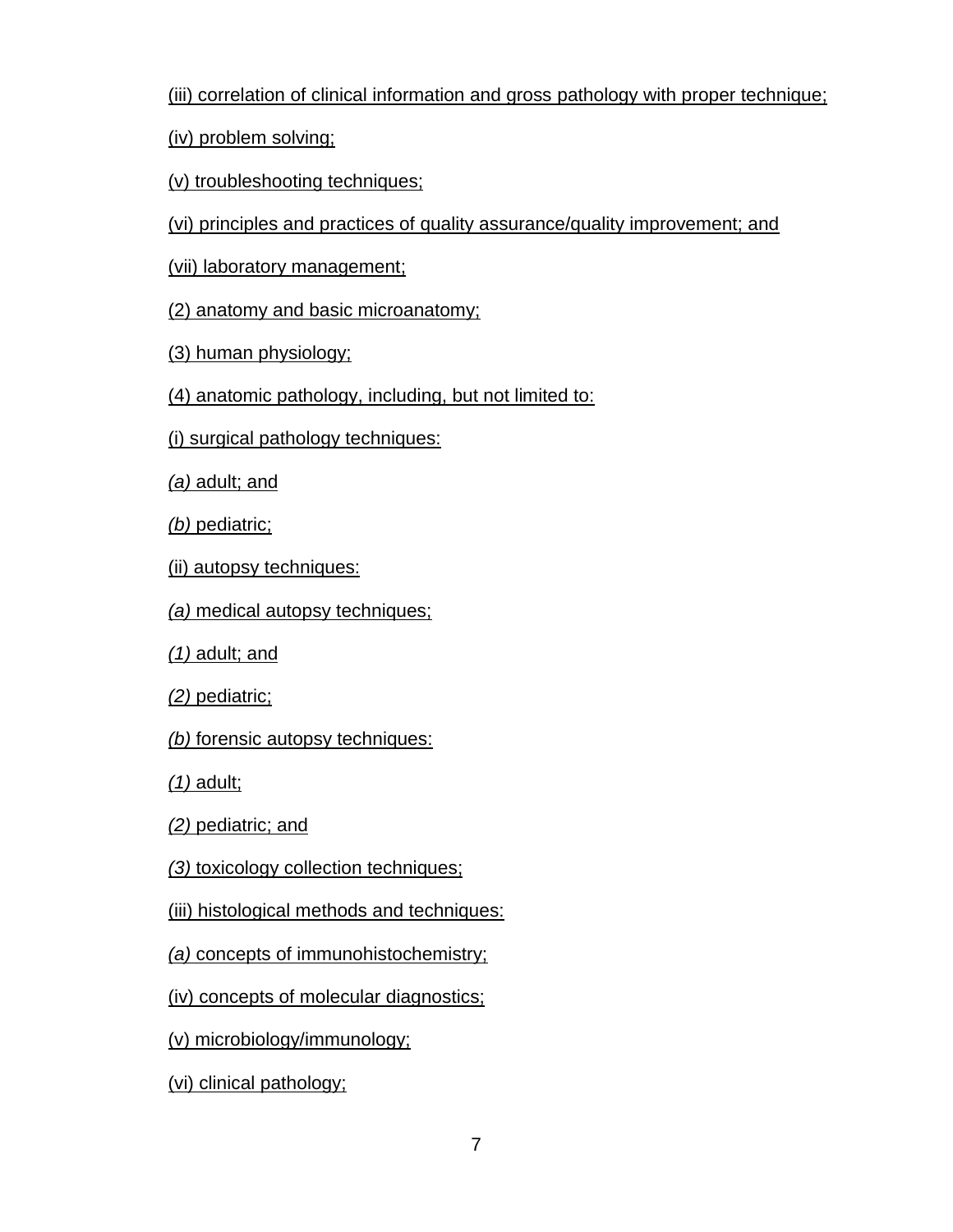(vii) embryology;

(viii) laboratory safety;

(ix) laboratory information systems;

(x) laboratory management;

(xi) medical ethics;

(xii) medical terminology; and

(xiii) biomedical photography;

(5) application of laboratory safety governmental regulations and standards as

applied to anatomic pathology, including, but not limited to:

(i) principles and practices of professional conduct;

(ii) principles of interpersonal and interdisciplinary communication and team-

building skills;

(iii) principles and practices of administration and supervision as applied to

clinical laboratory science; and

(iv) educational methodologies;

(6) learning experiences, including, but not limited to courses, practica and/or other required activities, must be properly sequenced and include necessary content and activities to enable students to achieve entry level competencies in each of the major disciplines listed in this section.

# SUBPART 79-20

# LICENSED PATHOLOGISTS' ASSISTANTS

§79-20.4 Limited permits.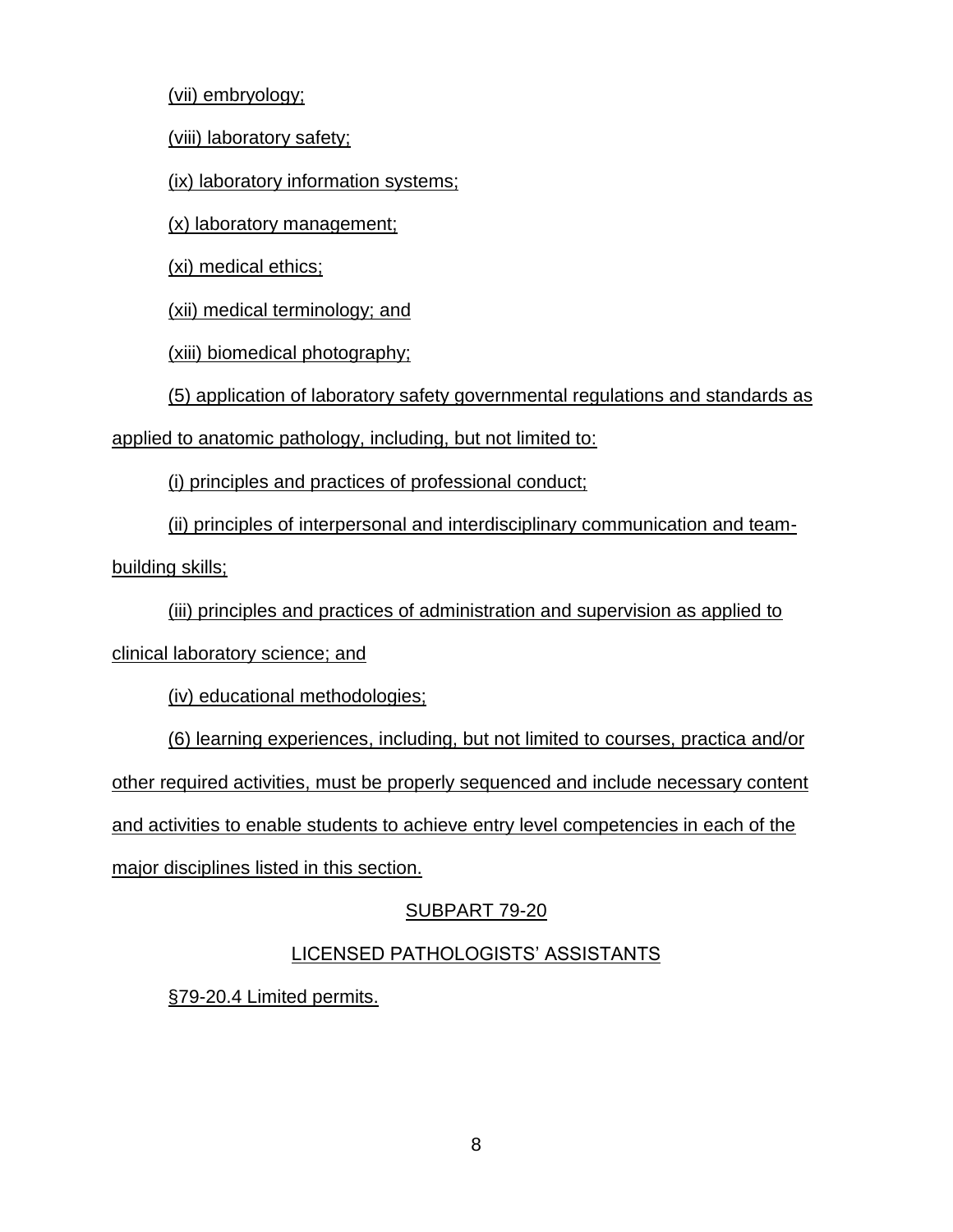As authorized in section 8855 of the Education Law, the department may issue a limited permit to practice as a licensed pathologists' assistant in accordance with the requirements of this section.

(a) An applicant for a limited permit to practice as a licensed pathologists' assistant shall:

(1) file an application with the department on a form prescribed by the department together with a fee of \$105 for the limited permit;

(2) meet all the requirements for licensure as a licensed pathologists' assistant, except the examination requirement; and

(3) practice as a pathologists' assistant only under the direction and supervision of a licensed physician who practices anatomic pathology and pursuant to the order and direction of that licensed physician.

(b) The limited permit in pathologists' assistant shall be valid for a period of not more than 12 months, provided that a limited permit may be extended for an additional 12 months at the discretion of the department for good cause as determined by the department. The time authorized by such limited permit and subsequent extension shall not exceed 24 months in total.

§79-20.5 Special provisions.

An individual who meets the requirements for a license as a licensed pathologists' assistant except for examination and education and who has been performing the duties of a pathologists' assistant for two of the past five years prior to November 28, 2017 may be licensed without meeting additional requirements, provided that such individual submits an application to the department on or before November 27, 2019. As part of the application, the applicant's supervising physician or physicians,